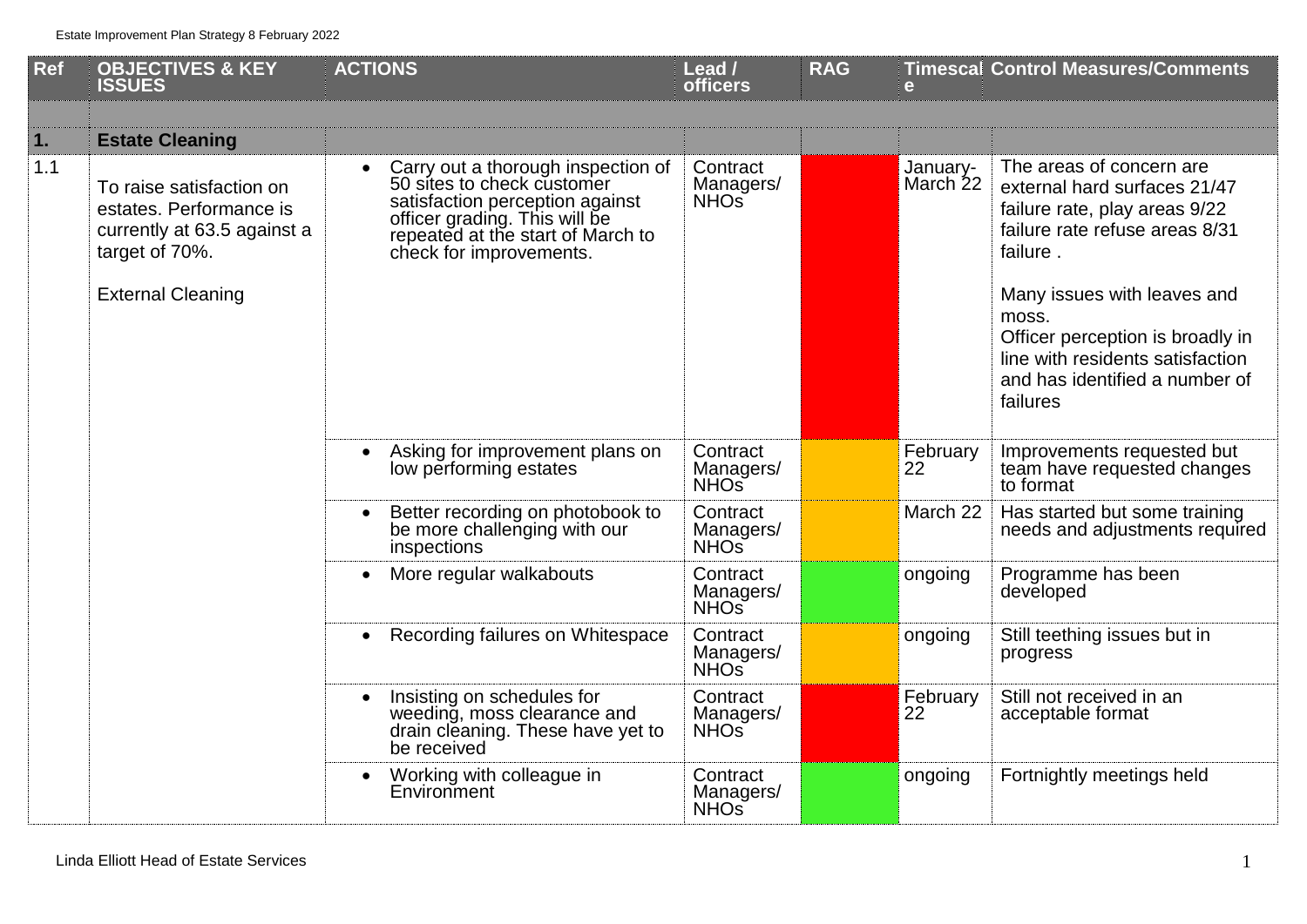| <b>Ref</b> | <b>OBJECTIVES &amp; KEY</b><br><b>ISSUES</b> | <b>ACTIONS</b>                                                                                                      | Lead /<br><b>officers</b>                               | <b>RAG</b> | e                  | <b>Timescal Control Measures/Comments</b>                                       |
|------------|----------------------------------------------|---------------------------------------------------------------------------------------------------------------------|---------------------------------------------------------|------------|--------------------|---------------------------------------------------------------------------------|
| 1.2        | <b>Internal Cleaning</b>                     | Issuing failure notices<br>$\bullet$                                                                                | Contract<br>Managers/<br>NHO <sub>s</sub>               |            | ongoing            | System in place but needs to be<br>more robust and linked to power<br>BI        |
|            |                                              | Carrying out more regular<br>$\bullet$<br>inspections                                                               | Contract<br>Managers/<br>NHO <sub>S</sub>               |            | $\ln$<br>progress  | rate internal stairwell skirting<br>and lifts 2/5 tracks are dirty.             |
|            |                                              | Giving feedback through notices in<br>blocks acknowledging the<br>dissatisfaction and saying how we put<br>it right | Contract<br>Managers/<br><b>NHO<sub>S</sub></b>         |            | End of<br>February | Residents who have raised<br>issues through the survey will<br>receive feedback |
|            |                                              | Improvement plans on low scoring<br>estates that also look at state of the<br>communal repairs in the block.        | Contract<br>Managers/<br>NHO <sub>S</sub>               |            | End Of<br>February | To be coordinated with<br><b>Community Works</b>                                |
|            |                                              | Attention to detail, skirting, lift tracks,<br>lights and bannisters                                                | Contract<br>Managers/<br>NHO <sub>S</sub>               |            | ongoing            | Improvements to satisfaction<br>being monitored                                 |
|            |                                              | Robust monitoring                                                                                                   | Contract<br>Managers/<br>NHO <sub>s</sub><br>contractor |            | ongoing            | Improvements to satisfaction<br>being monitored                                 |
| 2.0        | <b>Grounds Maintenance</b>                   |                                                                                                                     |                                                         |            |                    |                                                                                 |
|            |                                              | Winter works to cut back shrubs<br>$\bullet$<br>and tidy up hedges and flower<br>beds                               | Parks<br>Team                                           |            | February<br>22     | Completed                                                                       |
|            |                                              | Increased mulching to control<br>$\bullet$<br>weeds                                                                 | Parks<br>Team                                           |            | February<br>22     | Completed                                                                       |
|            |                                              | Allowing plants to grow<br>horizontally for better ground<br>cover which will control weeds                         | Parks<br>Team                                           |            | February<br>22     | Completed                                                                       |
|            |                                              | Estate signage to tell residents<br>$\bullet$<br>why we are allowing the grass to<br>grow longer                    | Parks/contr<br>act<br>managers                          |            | April 22           | Signage ordered                                                                 |
|            |                                              | Rewilding areas in consultation<br>$\bullet$<br>with residents through the                                          | Parks<br>Team                                           |            | June 22            | Project plans written                                                           |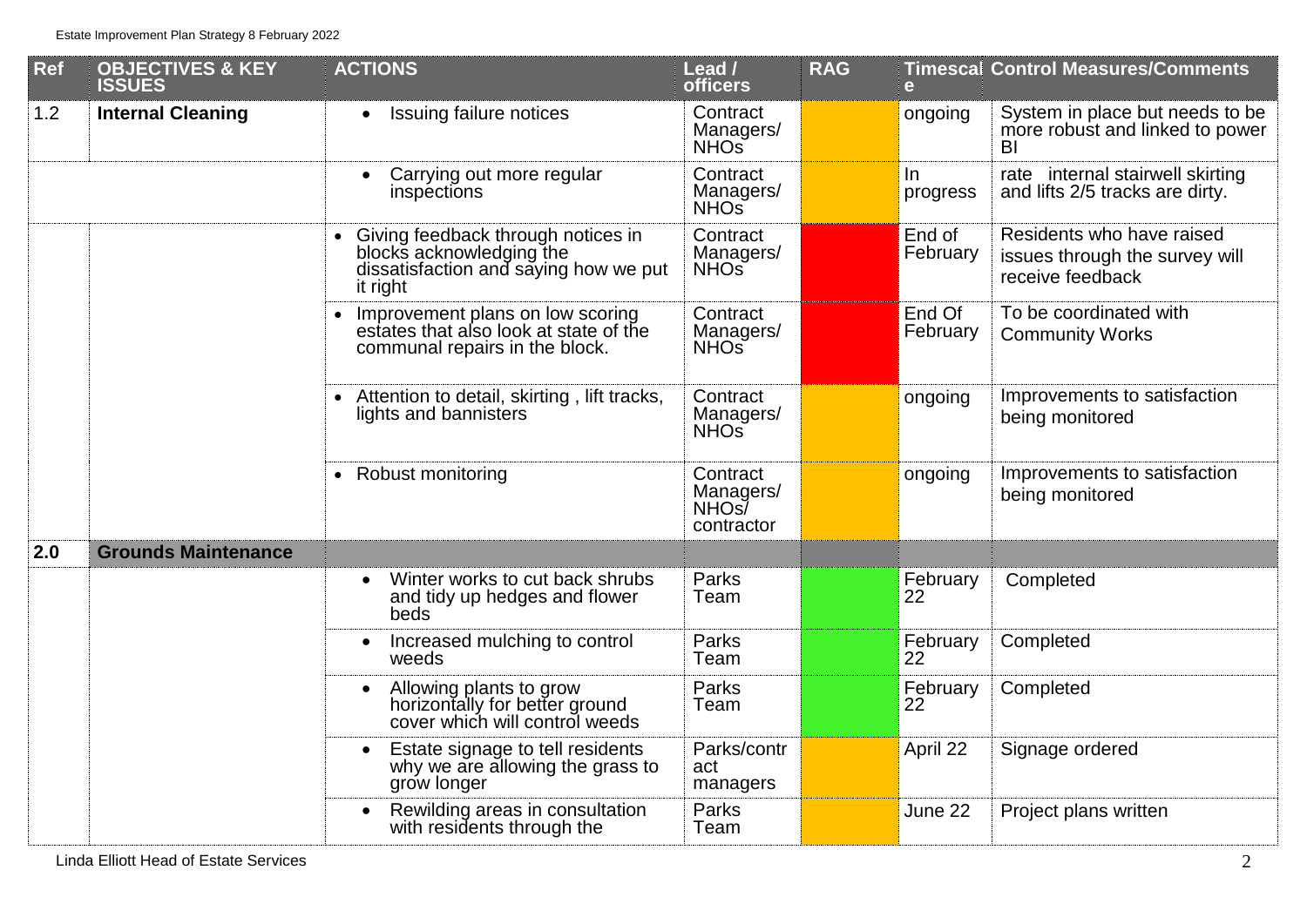| <b>Ref</b> | <b>OBJECTIVES &amp; KEY</b><br><b>ISSUES</b>                                      | <b>ACTIONS</b>                                                                                                                                                                                                                                  | Lead /<br>officers                         | <b>RAG</b> | $\mathbf{e}$   | <b>Timescal Control Measures/Comments</b>                                                                |
|------------|-----------------------------------------------------------------------------------|-------------------------------------------------------------------------------------------------------------------------------------------------------------------------------------------------------------------------------------------------|--------------------------------------------|------------|----------------|----------------------------------------------------------------------------------------------------------|
|            |                                                                                   | council's biodiversity strategy                                                                                                                                                                                                                 |                                            |            |                |                                                                                                          |
|            |                                                                                   | Increased monitoring by contract<br>$\bullet$<br>managers and housing officers                                                                                                                                                                  | Contract<br>Managers/<br>NHO <sub>S</sub>  |            | February<br>22 | Completed                                                                                                |
|            |                                                                                   | New planting including trees<br>$\bullet$                                                                                                                                                                                                       | Parks<br>Team                              |            | April 22       | Plans in place                                                                                           |
|            |                                                                                   | Better comms with residents<br>$\bullet$<br>through TRA meetings and<br>quarterly gardening forum                                                                                                                                               | lan<br>Ross/Linda<br><b>Elliott</b>        |            | ongoing        | Gardening Forums are held<br>quarterly with guest speakers<br>and lively exchange of<br>information.     |
| 3.0        | <b>CCTV</b>                                                                       |                                                                                                                                                                                                                                                 |                                            |            |                |                                                                                                          |
| 3.1        | To identify problematic<br>individuals/capture<br>incidents as/when they<br>occur | Utilisation of re deployable cameras<br>through a fair system across all<br>estates<br>Monthly monitoring of use of cameras<br>$\bullet$<br><b>Additional CCTV</b>                                                                              | Linda<br>Elliott/<br>Lesley<br>Ambler      |            | ongoing        | Monthly meeting in place to<br>ensure compliance and to<br>consider all requests for<br>cameras          |
|            |                                                                                   | Refresh all cameras so they are future<br>ready                                                                                                                                                                                                 | Linda<br>Elliott/PPA<br><b>RS</b>          |            | 22-24          | Part of Boroughwide camera<br>refresh will see all cameras<br>upgraded. Contract to be let<br>imminently |
|            |                                                                                   |                                                                                                                                                                                                                                                 |                                            |            |                |                                                                                                          |
| 4.0        | <b>Electric Vehicle</b><br><b>Charging and Transport</b><br><b>Strategy</b>       |                                                                                                                                                                                                                                                 |                                            |            |                |                                                                                                          |
| 4.1        | EVC strategy working with<br>overall transport strategy<br>for the council        | Rollout the installation of EVC's on<br>housing estates, following a pilot in<br>2021 – where 22 EVC's were installed<br>on 11 estates. The pilot was 75%<br>funded by the Office for Low Vehicle<br>Emission and 25% funded by the<br>Council. | <b>Linda Elliott</b><br><b>Eliot Quinn</b> |            | Oct 22         | Estates are now recognised as<br>part of the overall transport<br>strategy in the council                |
| 5.0        | <b>Pest Control</b>                                                               |                                                                                                                                                                                                                                                 |                                            |            |                |                                                                                                          |
| 5.1        |                                                                                   | Revise the SLA with Environment and<br>introduce measures to manage the<br>effectiveness of works carried out                                                                                                                                   | Linda<br>Elliott/<br>Judith                |            | June 22        | Monthly SLA meetings in place                                                                            |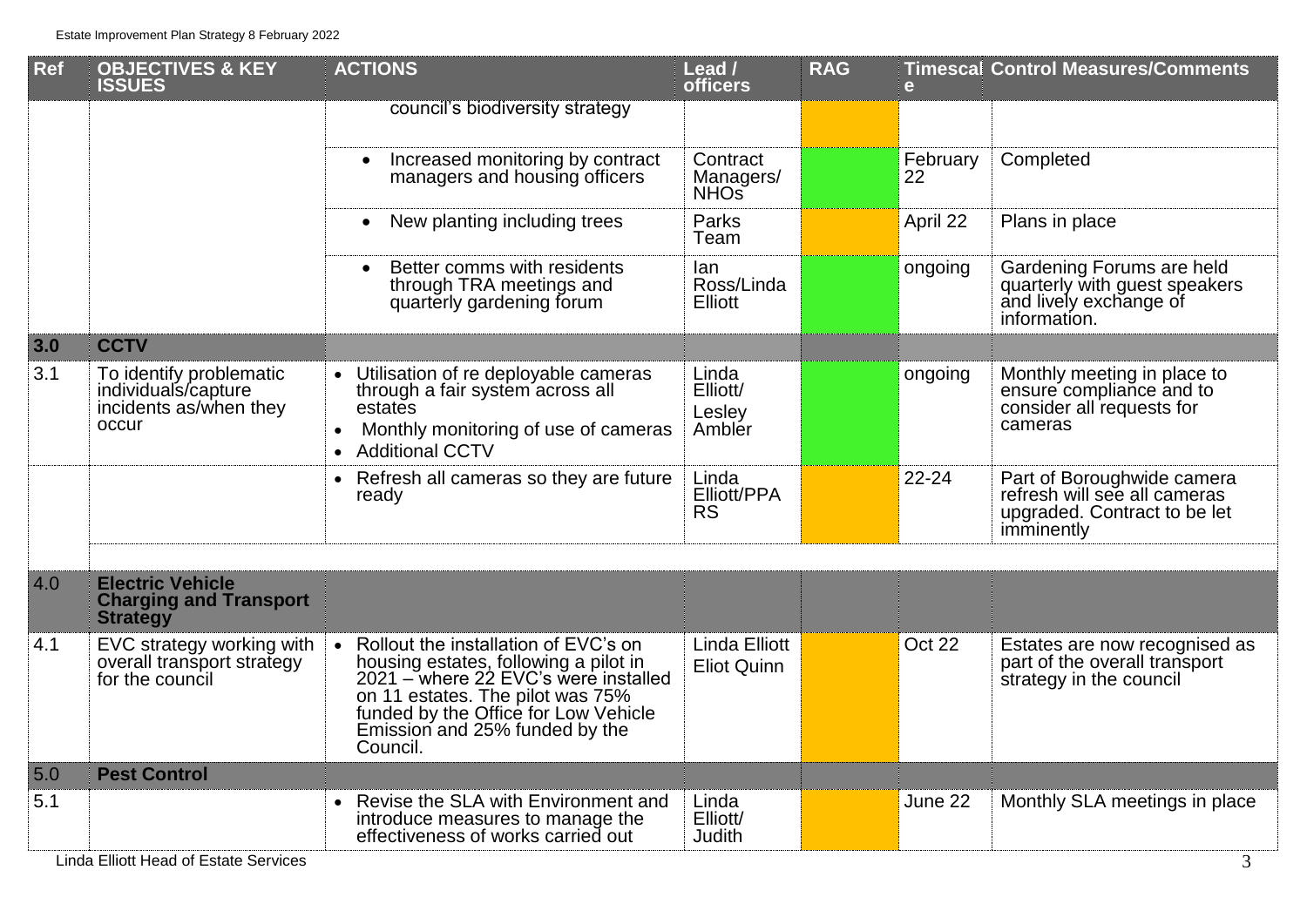| <b>Ref</b> | <b>OBJECTIVES &amp; KEY</b><br><b>ISSUES</b>                                                                                         | <b>ACTIONS</b>                                                                                                                                                                                                                                                                                                                                         | Lead /<br><b>officers</b>           | <b>RAG</b> | e                 | <b>Timescal Control Measures/Comments</b>                                             |
|------------|--------------------------------------------------------------------------------------------------------------------------------------|--------------------------------------------------------------------------------------------------------------------------------------------------------------------------------------------------------------------------------------------------------------------------------------------------------------------------------------------------------|-------------------------------------|------------|-------------------|---------------------------------------------------------------------------------------|
|            |                                                                                                                                      |                                                                                                                                                                                                                                                                                                                                                        | Grant/<br>Doug Perry                |            |                   |                                                                                       |
| 6.0        | <b>Play Strategy</b>                                                                                                                 |                                                                                                                                                                                                                                                                                                                                                        |                                     |            |                   |                                                                                       |
|            | <b>Ensure that Lambeth</b><br>Housing's play areas are<br>fit for purpose, well<br>maintained and improve<br>the health of residents | • Two contracts in place for monitoring<br>and repair                                                                                                                                                                                                                                                                                                  | <b>Linda Elliott</b>                |            | Aug 22            | All play areas are compliant and<br>are low risk                                      |
|            |                                                                                                                                      | Working with colleagues to deliver<br>football programmes                                                                                                                                                                                                                                                                                              | Dermot<br>Collins/Lind<br>a Elliott |            |                   | All play areas Programmes in<br>place for Summer                                      |
| 7.0        | <b>Estate projects</b>                                                                                                               | $\bullet$                                                                                                                                                                                                                                                                                                                                              |                                     |            |                   |                                                                                       |
| 7.1        | Claremont East-<br>Environmental<br>Improvements                                                                                     | • Renewal of the roadway $-$ Ringway,<br>term contractor for highways<br>Traffic calming measures<br>$\bullet$<br>New bin stores - DLO<br>$\bullet$<br>Demolition of pram sheds - DLO<br>$\bullet$<br>Renewal repair of fences - DLO<br>$\bullet$<br>Additional landscaping and planting -<br>Grounds Maintenance Team<br>Removal of Japanese Knotweed | Linda<br>Elliott/Dan<br>Thomas      |            | <b>Nov 22</b>     | Project Group set up<br>Collaboration with Highways<br>and Housing.<br>Budget is 500k |
| 7.2        | China Walk -<br>Environmental<br>Improvements                                                                                        | • Renewed benches Wedgewood<br>House, privet hedges, bollards with<br>lighting, paint railings, Dresden House,<br>installation of cycle storage                                                                                                                                                                                                        | Lesley<br>Ambler                    |            | Nov <sub>21</sub> | completed                                                                             |
| 7.3        | <b>Myatts Field (Section 106)</b>                                                                                                    | Improvements to disused and existing<br>garages, improvements to play areas,<br>new gym equipment, additional<br>planting, new refuse facilities with<br>green roof, contribution to Boiler<br>Garden Project                                                                                                                                          | Lesley<br>Ambler                    |            | April 22          | Nearly completed.                                                                     |
| 7.4        | Springfield (Pocket<br>Parks)                                                                                                        | Improvements to trim trail play area<br>near Donnington - new play<br>equipment. Creation of paths<br>• Make entrances by Donnington                                                                                                                                                                                                                   | Lesley<br>Ambler                    |            | June 22           | <b>Planning stage</b>                                                                 |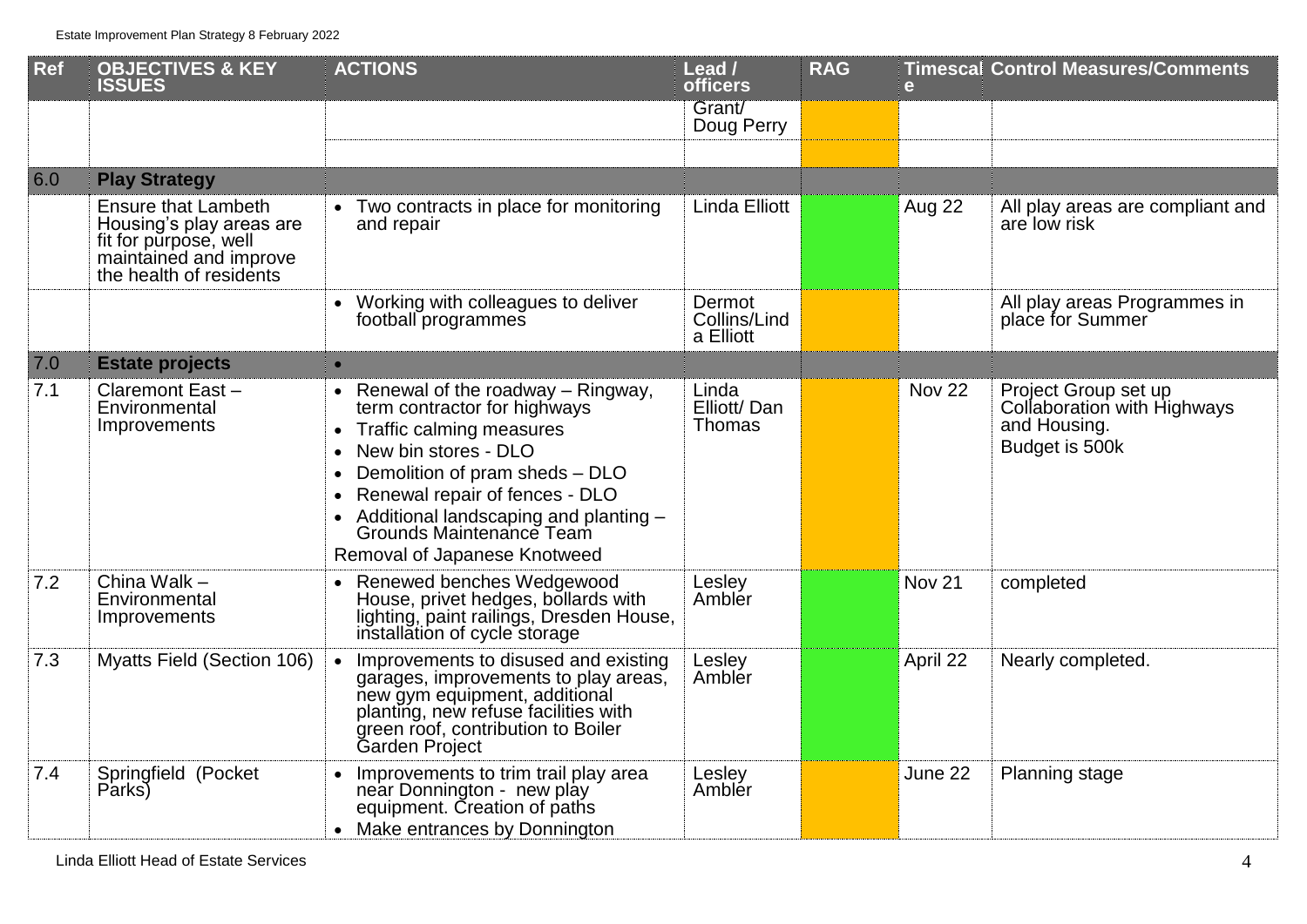| <b>Ref</b> | <b>OBJECTIVES &amp; KEY</b><br><b>ISSUES</b>                 | <b>ACTIONS</b>                                                                                                                                                                                                                                                            | Lead /<br><b>officers</b>              | <b>RAG</b> | e                   | <b>Timescal Control Measures/Comments</b>                                        |
|------------|--------------------------------------------------------------|---------------------------------------------------------------------------------------------------------------------------------------------------------------------------------------------------------------------------------------------------------------------------|----------------------------------------|------------|---------------------|----------------------------------------------------------------------------------|
|            |                                                              | accessible - remove steps to<br>Donnington and install ramp<br>Partly remove fence near Lostock and<br>Install ramp                                                                                                                                                       |                                        |            |                     |                                                                                  |
| 7.5        | Digital advertising                                          | Introduce digital advertising boards on<br>3 estates, Oaklands, Holderness and<br>Notre Dame<br>• Connect with commercial team to<br>generate income stream<br>Look at key messages in housing and<br>environment using boards to reach<br>residents<br>• Monitor results | Linda<br>Elliott/<br>Rachel<br>Rehling |            |                     | Planning stage but success<br>measured on access to key<br>messages on recycling |
| 7.6        | <b>Electrical Vehicle Charge</b><br><b>Points on Estates</b> | Rollout the installation of EVC's on<br>$\bullet$<br>housing estates, following a pilot in<br>2021 – where 22 EVC's were installed<br>on 11 estates. The pilot was 75%<br>funded by the Office for Low Vehicle<br>Emission and 25% funded by the<br>Council.              | Lesley<br>Ambler/<br>Dan<br>Thomas     |            | April <sub>23</sub> | Contractor to be procured jointly<br>with Transport team                         |
| 7.7        | <b>Estate Road survey</b>                                    | We have commissioned highways to<br>$\bullet$<br>carry out a survey of all estate toads<br>with a view of outing together a priority<br>list for repairs and renewals. We will<br>be filling in potholes in the meantime                                                  | Dan<br>Thomas/<br><b>Linda Elliott</b> |            | <b>May 22</b>       | Programme in place to carry out<br>repairs and road renewals                     |
| 7.8        | St Matthews B road<br>project                                | Introducing suds gardens and<br>$\bullet$<br>biodiverse planting along major roads<br>in the borough including St Matthews                                                                                                                                                | Helen<br>Firminger                     |            |                     | Waiting result of grant<br>application                                           |
| 7.9i       | <b>St Matthew Community</b><br>Garden                        | New community garden installed by<br>our own repairs project team in<br>consultation with residents                                                                                                                                                                       | Dan Jeffery                            |            | April               | <b>With TRA</b>                                                                  |
| 7.10       | Cycle stores                                                 | New purpose built cycle stores with<br>smart locks<br>• Convert available space                                                                                                                                                                                           | Karreene<br>Brown/<br>Simon<br>Hannah  |            |                     | 4 installed with further sites<br>identified                                     |
| 8.0        | <b>Communal Repairs</b>                                      | $\bullet$                                                                                                                                                                                                                                                                 |                                        |            |                     |                                                                                  |
| 8.1        | <b>Improve resident</b><br>perception and                    | Environmental action days to identify<br>estates with communal repairs and                                                                                                                                                                                                | <b>Merline St</b><br>Rose/             |            | ongoing             | Programme over the summer                                                        |

Linda Elliott Head of Estate Services 5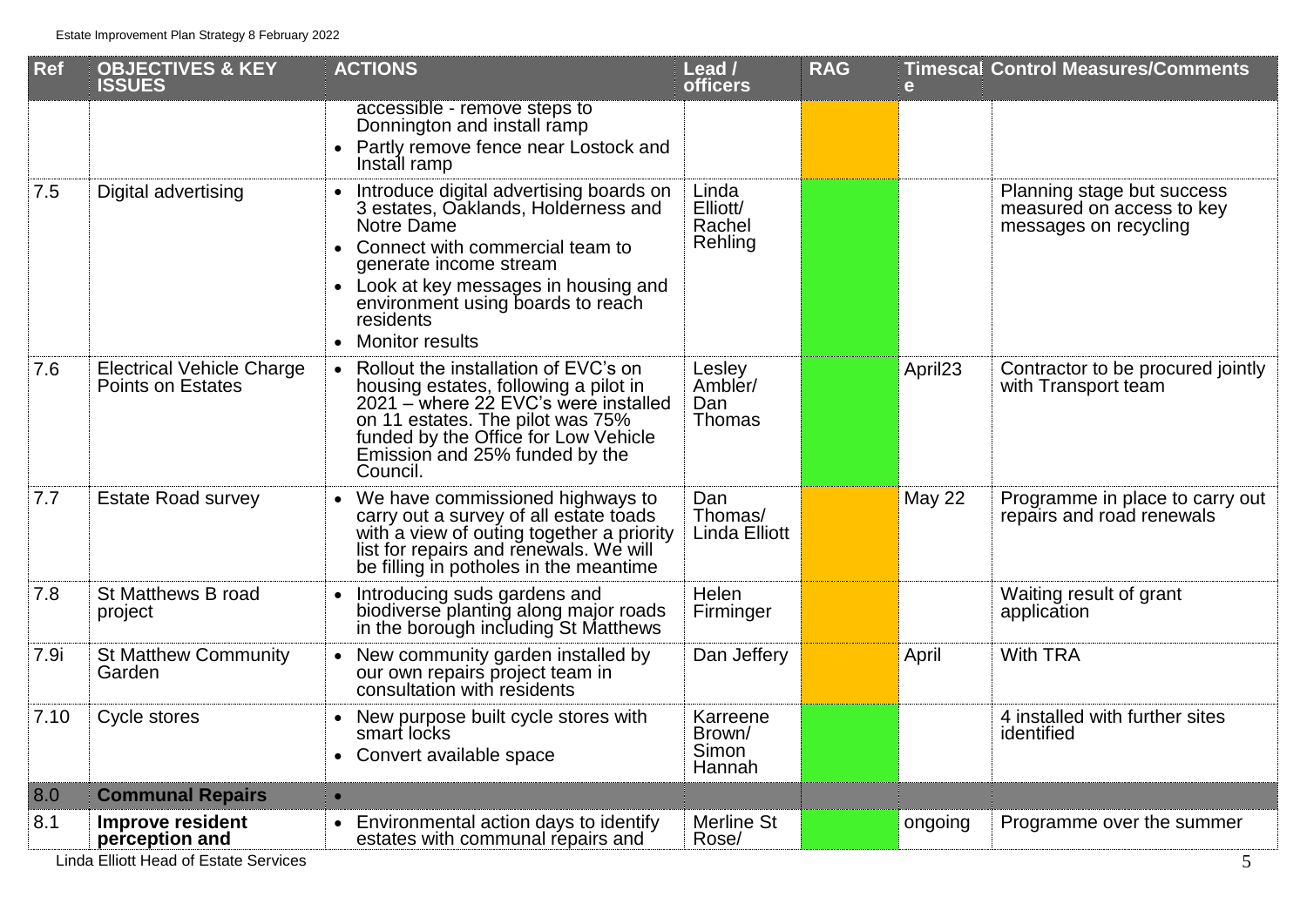| Ref  | <b>OBJECTIVES &amp; KEY</b><br><b>ISSUES</b>                                | <b>ACTIONS</b>                                                                                                                                                                                                                                                                                | Lead /<br><b>officers</b>                          | <b>RAG</b> | e             | <b>Timescal Control Measures/Comments</b>                                                                                                        |
|------|-----------------------------------------------------------------------------|-----------------------------------------------------------------------------------------------------------------------------------------------------------------------------------------------------------------------------------------------------------------------------------------------|----------------------------------------------------|------------|---------------|--------------------------------------------------------------------------------------------------------------------------------------------------|
|      | satisfaction                                                                | complete repairs on the day                                                                                                                                                                                                                                                                   | Linda<br>Elliott/<br>Muhem<br>Miah                 |            |               | months                                                                                                                                           |
|      |                                                                             | Collaborative improvement plans to<br>$\bullet$<br>include cleaning, gm, play and<br>communal repairs                                                                                                                                                                                         | <b>Merline St</b><br>Rose/<br>Linda<br>Elliott/    |            | March 22      | Satisfaction survey                                                                                                                              |
|      |                                                                             | Stock condition survey of estate roads<br>with community works                                                                                                                                                                                                                                | Merline/<br>Linda/Dan                              |            | <b>May 22</b> | Satisfaction survey                                                                                                                              |
|      |                                                                             | • Improved action plans for all estates                                                                                                                                                                                                                                                       | Area<br>Teams/<br><b>Estate</b><br><b>Services</b> |            | <b>May 22</b> | Satisfaction survey                                                                                                                              |
| 9.0  | <b>Community gardens</b>                                                    | $\bullet$                                                                                                                                                                                                                                                                                     |                                                    |            |               |                                                                                                                                                  |
| 9.1  | <b>Encourage community</b><br>gardening to improve<br>health and well being | • List of all gardens<br>• Promotions                                                                                                                                                                                                                                                         | All                                                |            | ongoing       | Advice to be shared through<br>garden group                                                                                                      |
| 10.0 | <b>Environmental Action</b><br>Day                                          | $\bullet$                                                                                                                                                                                                                                                                                     |                                                    |            |               |                                                                                                                                                  |
| 10.1 | Day of Engagement and<br>action to improve<br>satisfaction on estates       | Multiple teams across housing<br>including Lambeth Parks, Pinnacle,<br>Serco, Community Works, project<br>repairs team and area teams will carry<br>out estate improvements as well as<br>engaging with residents on matters<br>such as asb, rent queries and<br>consultation on improvements | Linda<br>Elliott/<br>Muhem<br>Miah/ Area<br>Teams  |            | ongoing       | Successful day on Woodvale,<br>day planned for Tanswell on 17<br>February 22                                                                     |
|      |                                                                             |                                                                                                                                                                                                                                                                                               |                                                    |            |               |                                                                                                                                                  |
| 11.0 | <b>Fibre to Property</b><br>broadband                                       |                                                                                                                                                                                                                                                                                               |                                                    |            |               |                                                                                                                                                  |
| 11.1 | Maximise access to high<br>speed broadband<br>throughout estates            | Install fibre broadband across all<br>estates. Working with suppliers.                                                                                                                                                                                                                        | Linda<br>Elliott/ Matt<br><b>Simms</b>             |            | 2024          | 9000 properties can now access<br>broadband. Also free Wi-Fi in<br>perpetuity to community rooms.<br>TRA halls and sheltered unit<br>common room |
| 11.2 | Maximise social value                                                       | Ensure TRAs and community group                                                                                                                                                                                                                                                               | Linda                                              |            | onging        | All community spaces have                                                                                                                        |